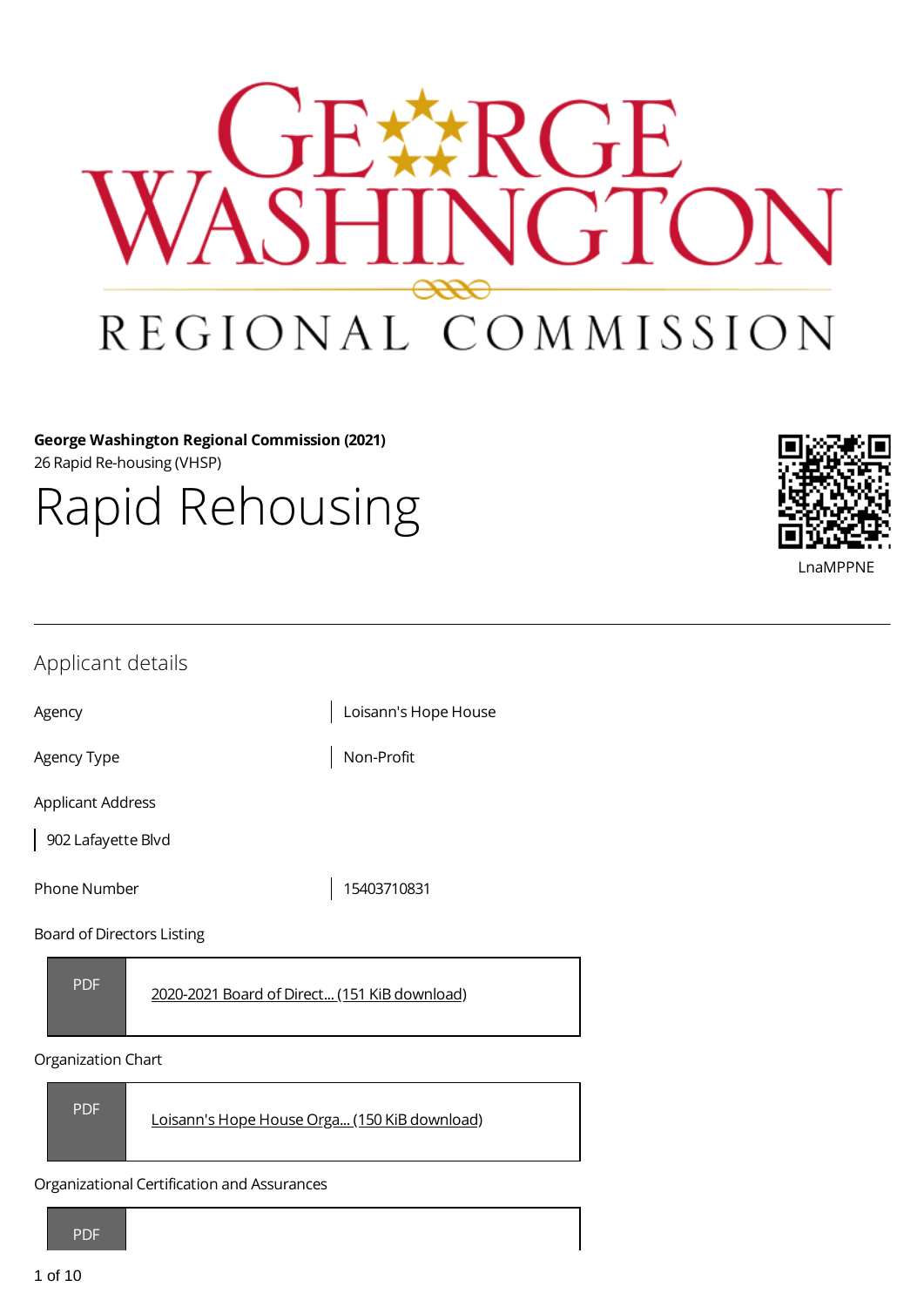# Application details

| <b>Application Type</b> | Renewal                              |
|-------------------------|--------------------------------------|
|                         |                                      |
| Project Contact Name    | Lisa Crittenden                      |
| Project Contact Title   | Chief Executive Officer              |
| Project Contact Phone   | +15403710831                         |
| Project Contact Email   | lisacrittenden@loisannshopehouse.org |
|                         |                                      |

### **Household Type**

Indicate the percentage (%) breakdown of household types targeted by this project.

|                |                                | New         | Renewal | Expansion    |
|----------------|--------------------------------|-------------|---------|--------------|
|                | Households without<br>Children | $\mathbf 0$ | 0       | $\mathbf{0}$ |
| $\overline{2}$ | Households with<br>Children    | $\mathbf 0$ | 100     | 0            |
| 3              | Total                          | 0           | 100     | 0            |

#### **DV Participants**

What percentage of households will be served through the Victim Service Coordinated Entry Process (including coordinated assessment for shelter/prevention and prioritization for rapid re-housing)?

|                                                                                    | New | Renewal | Expansion |
|------------------------------------------------------------------------------------|-----|---------|-----------|
| Households Served<br>through Victim<br>Service Coordinated<br><b>Entry Process</b> | 0   |         |           |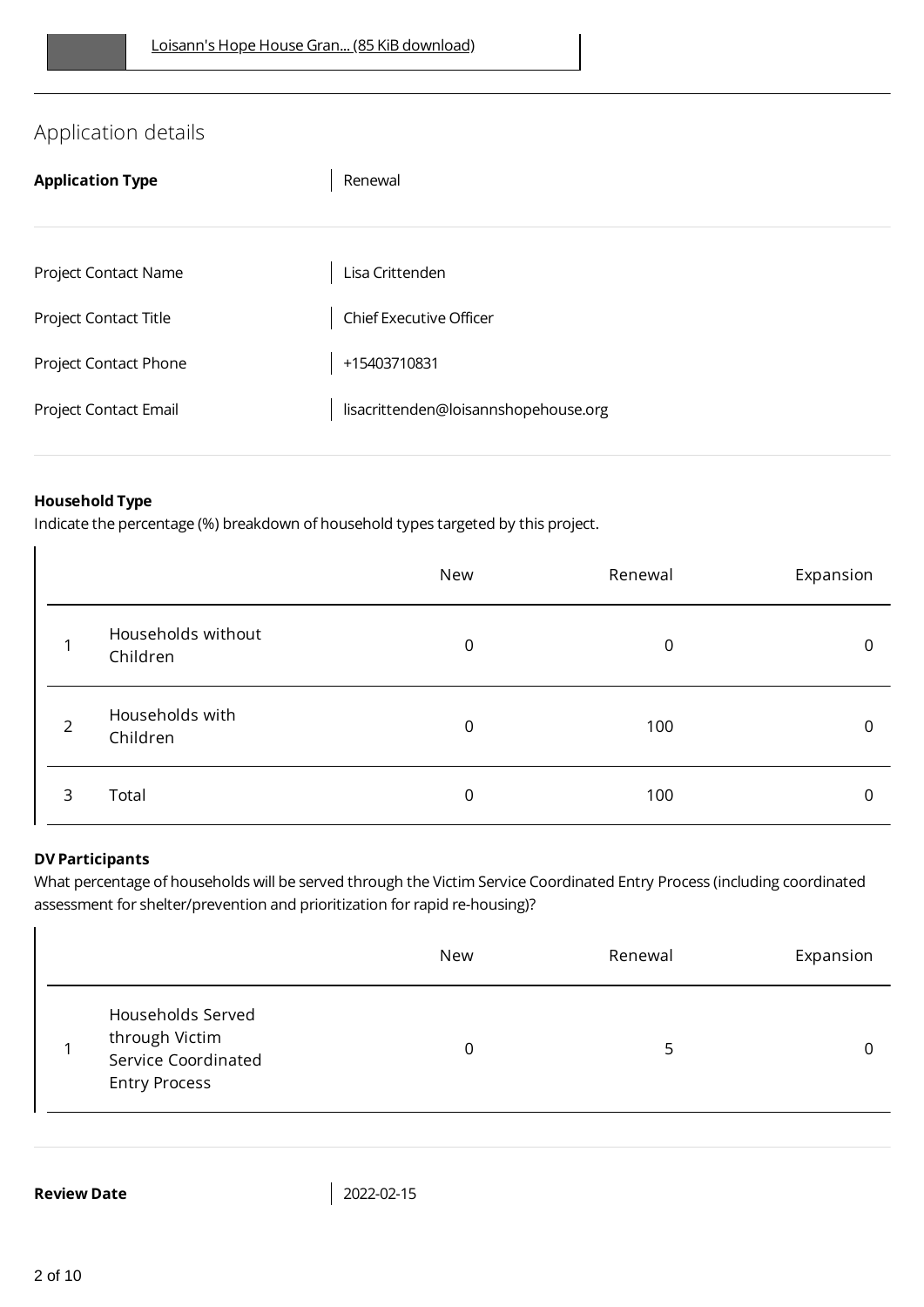The applicant organization's governing board discussed/ will discuss this application for funding at a meeting held on \_**\_\_\_\_** (date).

#### **Acknowledgement**

The submitting applicant organization will act as the responsible fiscal agent for any funds received and will comply with applicable tax laws, regulations, and CoC policies. By submitting this application, we agree that we have read and approve of the content of this application.

#### **Rapid Rehousing Budget**

|                |                                                                 | <b>New</b>          | Renewal Amount      | <b>Expansion Amount</b> |
|----------------|-----------------------------------------------------------------|---------------------|---------------------|-------------------------|
| 1              | Housing Search and<br>Placement                                 | $\mathsf{O}\xspace$ | $\mathsf 0$         | $\boldsymbol{0}$        |
| $\overline{2}$ | Housing Stabilization<br>Case Management                        | $\boldsymbol{0}$    | US\$40,000.00       | $\mathbf 0$             |
| 3              | Housing Stabilization<br><b>Financial Assistance</b>            | $\mathsf 0$         | US\$9,297.00        | $\mathbf 0$             |
| $\overline{4}$ | Housing Stabilization<br>Services                               | $\mathsf{O}\xspace$ | $\mathsf 0$         | $\boldsymbol{0}$        |
| 5              | <b>Rent Arrears</b>                                             | $\boldsymbol{0}$    | US\$2,000.00        | $\mathbf 0$             |
| 6              | Rent Assistance                                                 | $\mathsf{O}\xspace$ | US\$53,549.00       | $\boldsymbol{0}$        |
| 7              | Services Location<br>Costs                                      | $\boldsymbol{0}$    | $\mathbf 0$         | $\mathbf 0$             |
| 8              | Veteran Housing<br>Stabilization<br><b>Financial Assistance</b> | $\mathsf 0$         | $\mathsf{O}\xspace$ | $\mathsf{O}\xspace$     |
| 9              | Veteran Rent Arrears                                            | $\mathsf{O}\xspace$ | $\mathsf 0$         | $\mathsf 0$             |
| 10             | Veteran Rent<br>Assistance                                      | $\mathbf 0$         | $\mathsf 0$         | $\mathbf 0$             |

 $\overline{\phantom{a}}$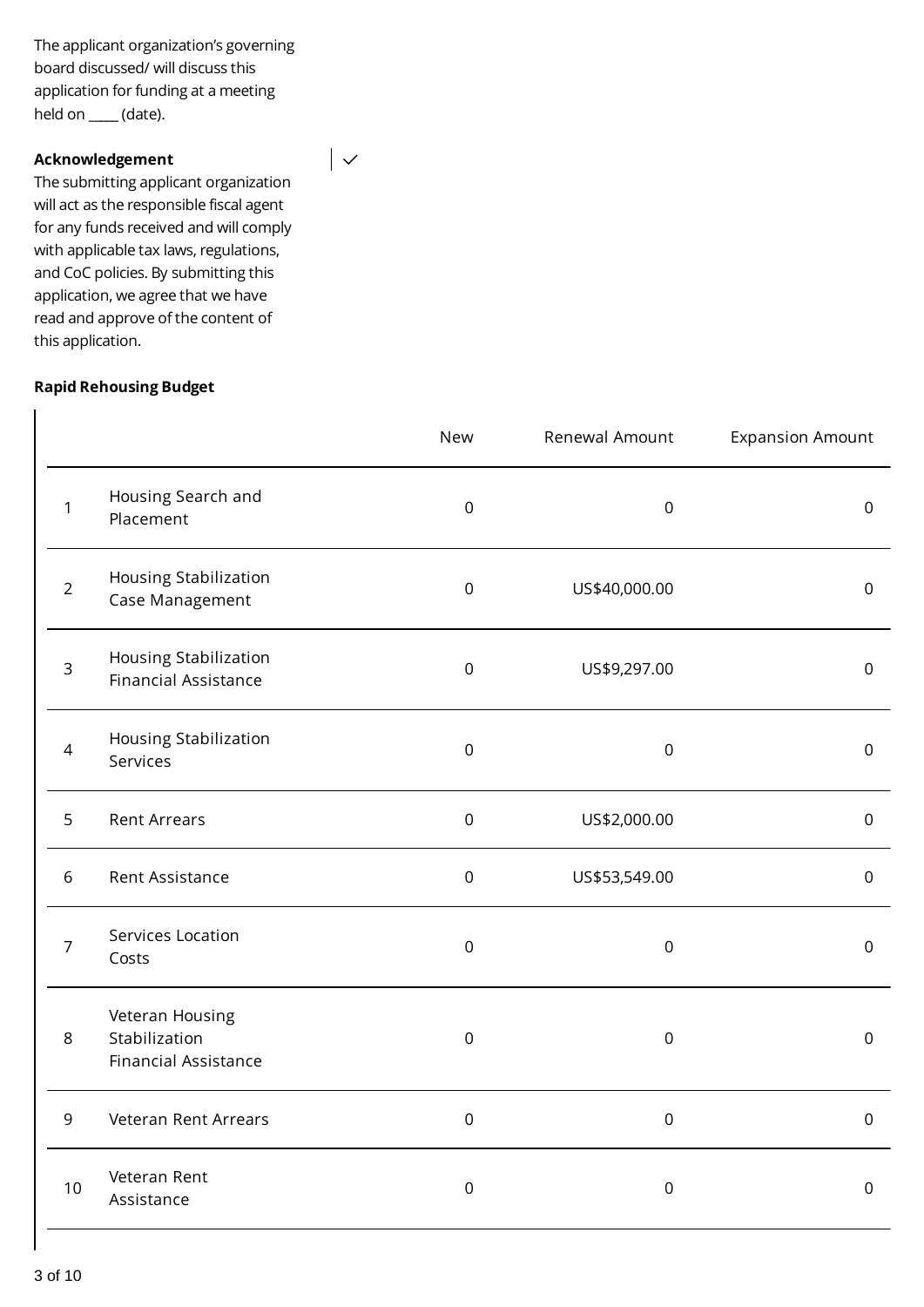#### **HMIS Budget**

|                |                       | New Amount | Renewal Amount | <b>Expansion Amount</b> |
|----------------|-----------------------|------------|----------------|-------------------------|
|                | <b>Computer Costs</b> | 0          | 0              | 0                       |
| $\mathcal{P}$  | Fees and Licenses     | 0          | US\$561.00     | 0                       |
| 3              | <b>HMIS Staffing</b>  | 0          | US\$4,167.00   | 0                       |
| $\overline{4}$ | Training              | 0          | 0              | 0                       |
| 5              | Total                 | 0          | US\$4,728.00   | 0                       |

#### **Administration Budget**

|                | New Amount | Renewal Amount | <b>Expansion Amount</b> |
|----------------|------------|----------------|-------------------------|
| Administration | 0          | US\$5,000.00   |                         |

#### **Budget Narrative**

Provide details for each line item requested.

Housing stabilization case management - 2 FTEs RRH Housing Counselors

Housing stabilization financial assistance - costs for application fees, security deposits and first month's rent

Rent Arrears - cost for past due rent

Rent Assistance - costs for monthly rent for households

**HMIS** 

Fees and licensing - costs to offset data management system usage

HMIS staffing - offset cost of personnel, 1 PTE

Administration - offset costs for management oversight

#### **Match**

| <b>PDF</b> | <u>VHSP RRH Match Form.pdf (73 KiB download)</u> |
|------------|--------------------------------------------------|
|------------|--------------------------------------------------|

**Other Funding Sources** Detail the other funding sources the agency has access to for this project.

Loisann's Hope House is currently a recipient of CHERP funding.

#### **Project Scope.**

Provide a description that addresses the entire scope of the proposed project.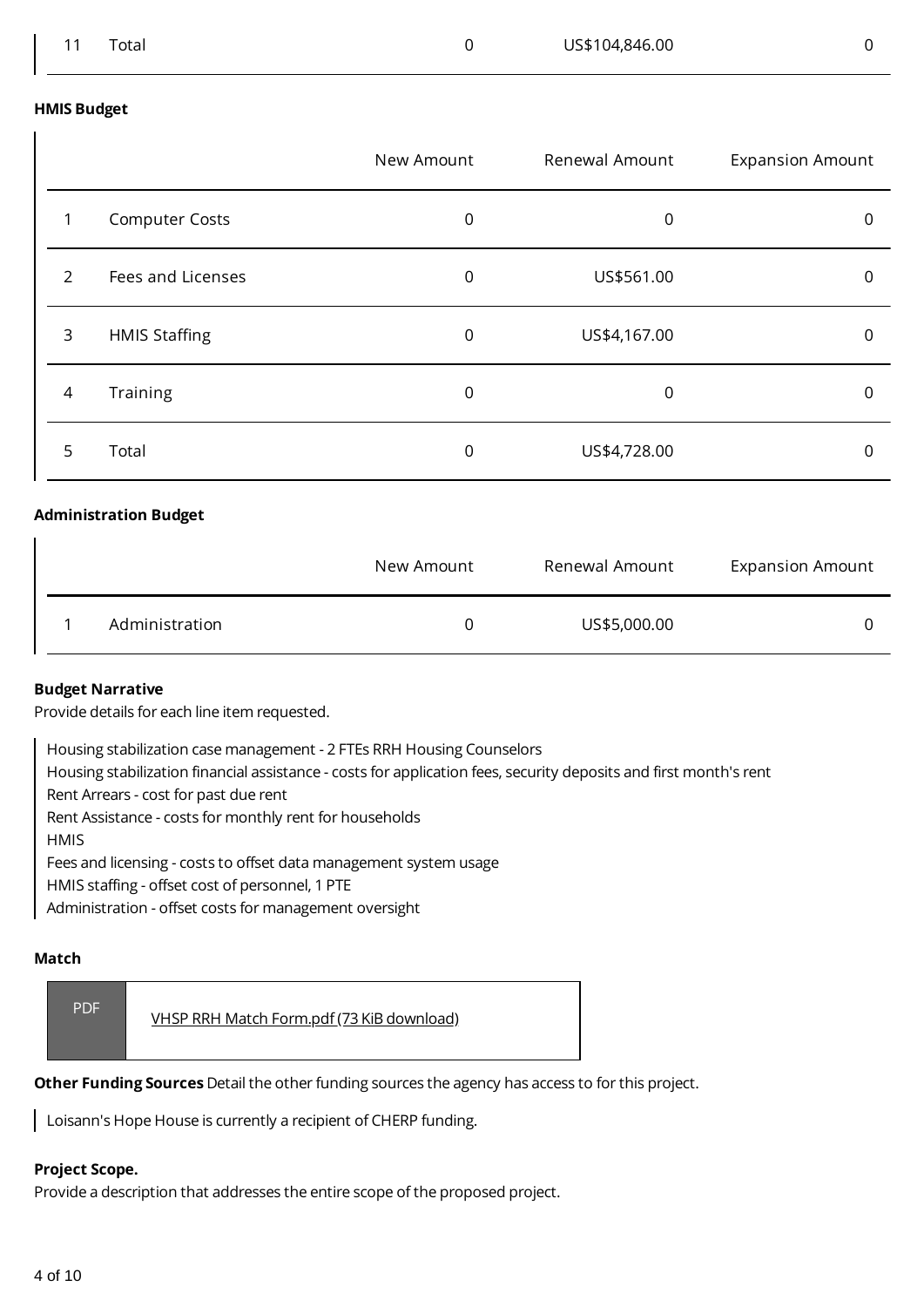Loisann's Hope House is the region's largest agency to reduce the number of families and children experiencing homelessness. Through a mix of emergency shelter and rapid re-housing activities, Hope House has been working to address family homelessness in the community since 1987.

Our Rapid Rehousing program is focused on providing permanent solutions —housing, jobs, transportation and childcare needs so that people can break the cycle of homelessness and become stable within the community. Our emphasis is placed on employment and increased income. Quickly housing and stabilizing children and their families is achieved through the Housing First and no barriers to entry approach. Access to programs and services are not contingent upon sobriety, income level, lack of criminal record, participation in services, and completion of treatment programs, good credit, established financial history, or "housing readiness." Clients enter into the program and a comprehensive assessment is conducted immediately to understand what is needed in addition to shelter. There are clients that can be stabilized directly into affordable housing without entering into shelter. At this time clients may be offered additional services in education, job training, transportation, mental health services, parenting support and childcare.

Loisann's Hope House is the only service provider rapidly rehousing families in planning district 16 exclusive of domestic violence survivors. We have 2 full-time housing case managers whose efforts focus on stabilizing families currently staying in the Thurman Brisben Center, Hope House Emergency Shelter and Rapid Rehousing program. The case management team is trained in best practices such as Motivational Interviewing, Housing Focused Case Management and Trauma Informed Care. Our staff and organization are a key partner in the local community's use of a data driven approach to prioritize housing assistance for RRH and PSH. The prioritization of assistance is determined through a community shared assessment tool which is inclusive of the F-VI-SPDAT. Once the family is prioritized for rapid rehousing assistance, a community-based housing locator, knowledgeable of landlord/tenant law, fair housing and housing focused case management makes connections with local landlords and property owners to help maximize the housing choice among those family's experiencing homelessness.

Once the housing unit is identified, the family continues to meet with their case manager to develop goals. In-home case management is provided for the minimum amount of time necessary, but up to 24 months if needed. The Housing Counselor will visit and work with the client at least once a month to ensure stabilization. Households gain access to a wrap-around system of care which heavily focuses on connectivity to community services.

#### **Community Need.**

If renewal funding is being requested, explain how the project continues to meet a community need and/or fill a system gap. If new/expansion funding is being requested, explain how the additional funds will increase system capacity and justify the community need for additional capacity. Be sure to use data to support the demonstrated need and detail the methodology for determining gaps within the system.

Within the Fredericksburg region, the FY21 Point in Time Count Report, on one given day lists the number of families that faced homelessness as 13 households, with 25 children. The first half of FY 22, there have been over 5,500 phone calls to the Homelessness Helpline, a centralized and universally accessible number people can call when they are homeless or at risk of becoming homeless. There is always a need to quickly re-stabilize families back into housing. Loisann's Hope House is the lead agency in housing families within the region, exclusive of the domestic violence service provider.

With increased eviction rates, lack of affordable housing and low employment wages, there is a continual need for additional funding to stabilized families in safe and affordable permanent housing. Loisann's Hope House successfully places on average 40 families per year into permanent housing. Our focus is to impact more families in the community and to ensure that family homelessness is rare, brief and non-recurring.

# **Eligibility.**

Certify that the project will adhere to the FRCoC Coordinated Entry Policies & Procedures, including the following requirements of the document:

- $\checkmark$  Follow the Housing First model
- $\checkmark$  Participate in the FRCoC Coordinated Entry Process and/or the Victim Service Coordinated Entry Process (including coordinated assessment for shelter/prevention and prioritization for rapid re-housing)
- $\vee$  Adhere to established project standards
- $\vee$  Collect data through HMIS or a comparable database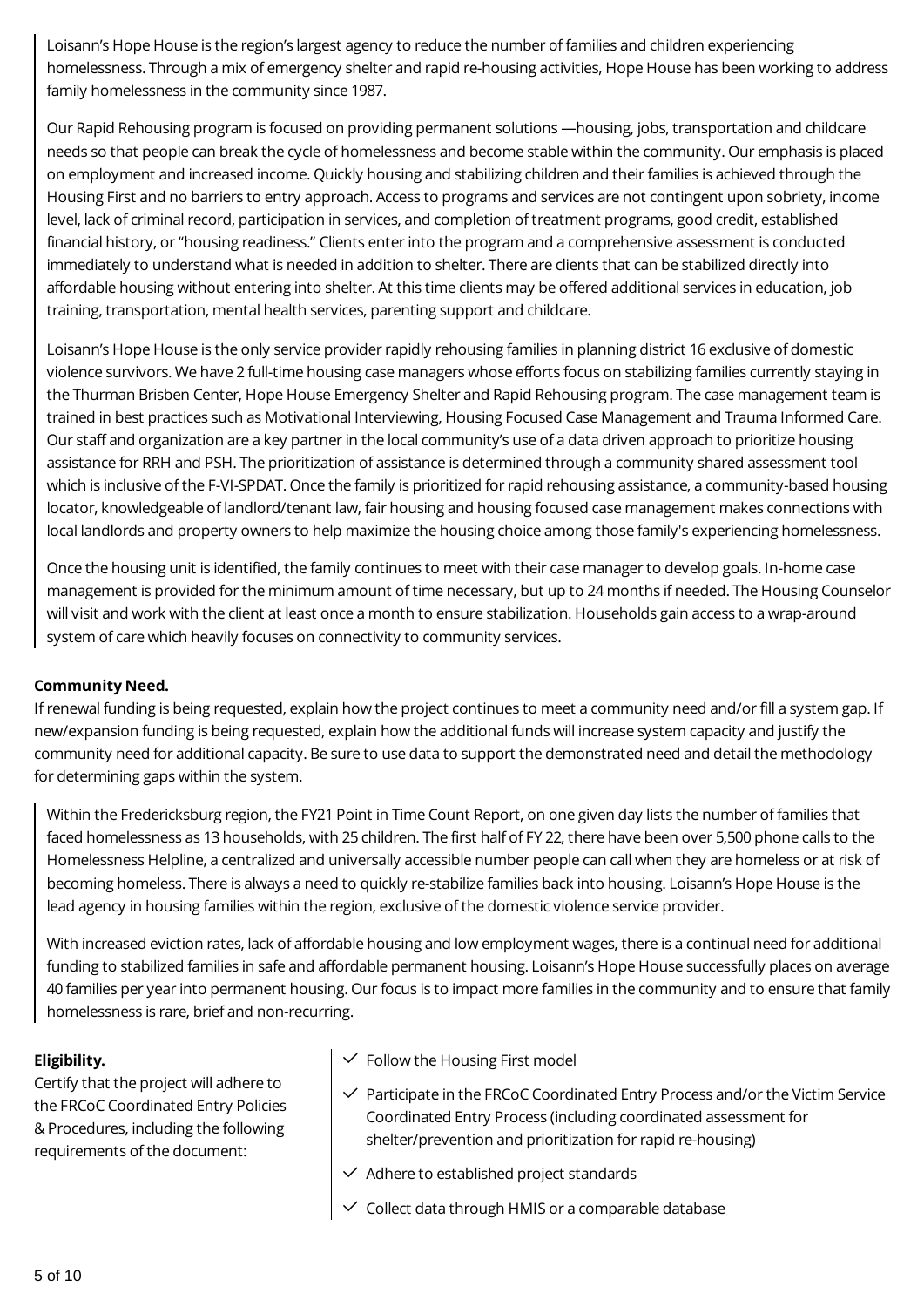**Prioritization Process.** Describe how the project receives referrals, determines eligibility, and prioritizes clients. How were these prioritization criteria developed?

If shelter cannot be avoided, LHH immediately contacts the family and provides family access with safe shelter and connects them with a housing focused case manager to assist with obtaining permanent housing. Loisann's Hope House uses a prescreening triage tool to assist the families at risk for homelessness which includes F- VI SPDAT (Vulnerability index- Service Prioritization Decision Assistance Tool), and the Household has to meet the eligibility requirements. The community process prioritizes those least likely to self-resolve. A community list of all households living in emergency shelter and or on the street is generated. Households are prioritized for rapid rehousing based on position on the prioritization list and case conferencing.

Once a family is identified, Loisann's Hope House refers the family to the housing locator. While a housing unit is being located, housing counselors develop goals and review any challenges that may arise during the process of seeking housing.

### **Leveraging Partnerships.**

Describe how the project leverages mainstream resources to support client's immediate housing crisis. Provide project and community level examples.

Loisann's Hope House's team is also supported by a strong network of community partners. For example, Fredericksburg Counseling Services provides onsite mental health services that are available to support clients on request. Pro bono professionals in the community provide employment assistance to families. Housing Counselors are also familiar with connecting clients to more supportive income development programs, such as the Virginia Employment Center and SOAR, a national program designed to increase access to disability income benefits. The Department of Social Service is instrumental in increasing family income through the distribution of TANF benefits and linkage to the View program which provides financial assistance around childcare, transportation and career training opportunities. We also work heavily with the school liaisons to ensure children served by the program are getting the transportation, food assistance and other support necessary to be successful in school. In addition, a veteran's administration outreach worker is available in the community to connect eligible families to VASH vouchers and related benefits. An important factor in Loisann's Hope House success has been the development of extensive partnerships not only with other area agencies serving homeless populations, but also with local businesses and stakeholders. Collaborative effort exists between Loisann's Hope House and Thurman Brisben Center, Empower House, Micah Ecumenical Ministries, YMCA, Compassion Restoration, Bridges Program, New Directions Community Outreach Services, Virginia Cares, Employment Resource Inc., Germanna Community College Work Force Center, Cooperative Extensive Program and People Inc. Program collaboration encompasses employment training, assistance to search and locate affordable housing, financial management classes and more.

Loisann's Hope House is a member of the Fredericksburg Regional Area Continuum of Care and Systems Planning Committee which supports a coordinated assessment and community-wide prioritization process and system, as well as shared HMIS database system. This allows the community stakeholders in the homeless response system to limit duplication of services. Case conferencing is conducted monthly to ensure system-wide communication and collaboration with partner agencies experts in the areas of domestic violence, family, veteran and chronic homelessness.

**Service Availability.** Are services available to the entire community? Include how the project ensures services for: 1. Households located in all areas of the CoC service area; 2. Singles/families, men/women, and the following harder to serve populations: sex offenders, large families, medically fragile, LGBTQ+, unaccompanied youth; 3. Households with accessibility concerns including language and mobility; 4. Households with limited or no personal phone or internet access.

Loisann's Hope House has no barrier and screens clients based on Federal and State guidelines. Access to programs and services are not contingent upon sobriety, income level, lack of criminal record, participation in services, and completion of treatment programs, good credit, established financial history, or "housing readiness." Loisann's Hope House receives referrals through the coordinated assessment line, which is accessible twenty-four hours a day, seven days a week.

Staff conducts the full coordinated assessment for each client on the helpline; and wants to meet the diverse breakdown of those in need within our community. The system intake includes a prioritization tool (inclusive of the F-VI-SPDAT) which assesses who is eligible and in the greatest need of services. This tool allows our community to determine who to serve next and why based upon severity of need and who is the most vulnerable. As an additional resource for those with different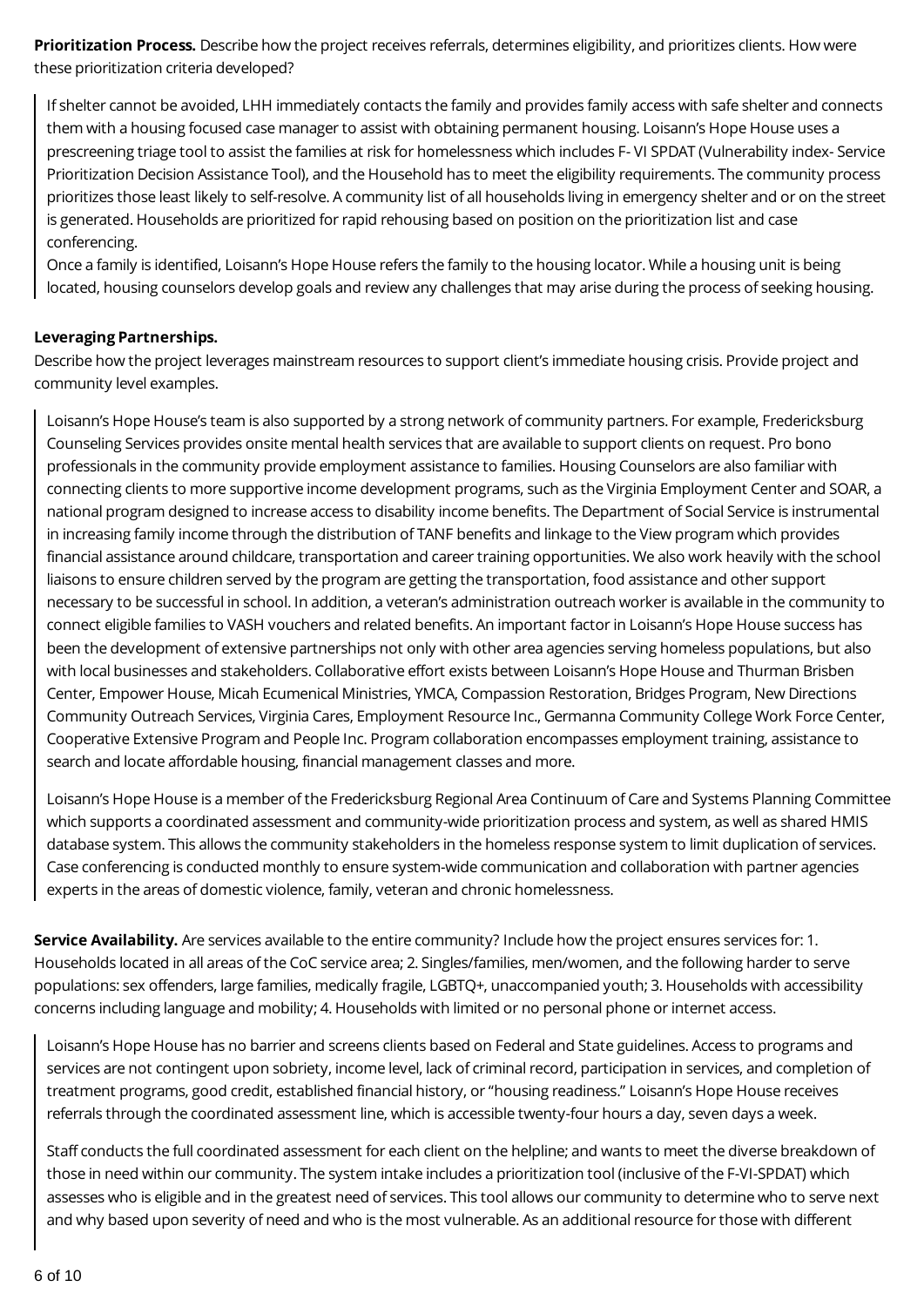languages we have access to the Volatia Language Network to offer interpreter services allowing staff to communicate in over 280 languages.

### **Housing First.**

Describe in detail how your organization implements a Housing First approach. Include specific examples such as organizational or programmatic policies, procedures, guidelines, etc.

Loisann's Hope House implements a housing first approach by quickly and successfully connecting families experiencing homelessness to permanent housing without preconditions and barriers to entry such as sobriety, treatment or service participation requirements.

Loisann's Hope House begins its housing stabilization process at the time a referral is made to the housing locator. We foster client choice at every step of the housing process. Housing counselors meet with clients to assist and determining reasonable rent range and the family unit needs for childcare services, schools, transportation and employment. Housing counselors work with and on behalf of households to meet application and housing requirements, such as obtaining identifying documentation. The Housing locator and household look at a variety of properties that allows the client access to selfdetermination and the right to make decisions that directly impacts their housing outcomes. While a housing unit is being identified, the family continues to meet with their Housing Counselor to develop goals and understand the challenges they may encounter after move in. Stabilization plans are person-centered and based on each individual's strengths.

Once families are successfully housed in-home case management is provided for the minimum amount of time necessary, but up to 24 months if required by the family's needs. The Housing Counselor will visit and work with client at least once a month but are prepared to check-in as often as needed to ensure stabilization. Clients in the program also gain access to a wrap-around system of care, which heavily focuses on connectivity to community services that ensure long-term stabilization. These resources include warm hand offs to Social Services, Rappahannock Community Services Board, Virginia Employment Commission, Rappahannock Area Regional Adult Education and Legal Works. Long-term, support services provided by Loisann's Hope House remain an ongoing resource for those who have been housed but find themselves without help to work through complicated life struggles.

#### **Requirements for Assistance.**

Does either the organization as a whole or this project have any rules or requirements for assistance that could act as a barrier to services (i.e. birth certificate or photo ID, residency requirement, service participation requirement, etc.)? Please list each requirement, describe the purpose of the requirement(s), and describe the efforts the organization makes to assist households in need of services that do not or cannot meet the requirement(s).

Rapid Rehousing currently meets the required criteria for a low barriers approach to enter the program with the exception of state mandated restrictions. There are no rules or requirements for assistance.

#### **Length of Assistance.**

How is the length of financial and/or supportive service provision for households in the project determined? How was this process determined?

Loisann's Hope House aims to produce the most rapid and effective permanent housing connections for households facing crisis. As soon as households enter the program, we assess each based-on housing availability, access, and affordability. Loisann's Hope House implements practices to meet people where they are and provide person-centered care. We intentionally adopted the housing first approach principles: immediate access to permanent housing with no housing readiness requirements, client choice, client driven support, and social and community integration.

#### **Barriers to Services.**

Are there any existing barriers in the community that would prevent a household from accessing services or permanent housing? What is the project doing to address these barriers?

Rapid Rehousing has identified existing community barriers to permanent housing such as the shortage of affordable housing and acceptance of criminal backgrounds. Our housing locator is continuously cultivating landlord relationships to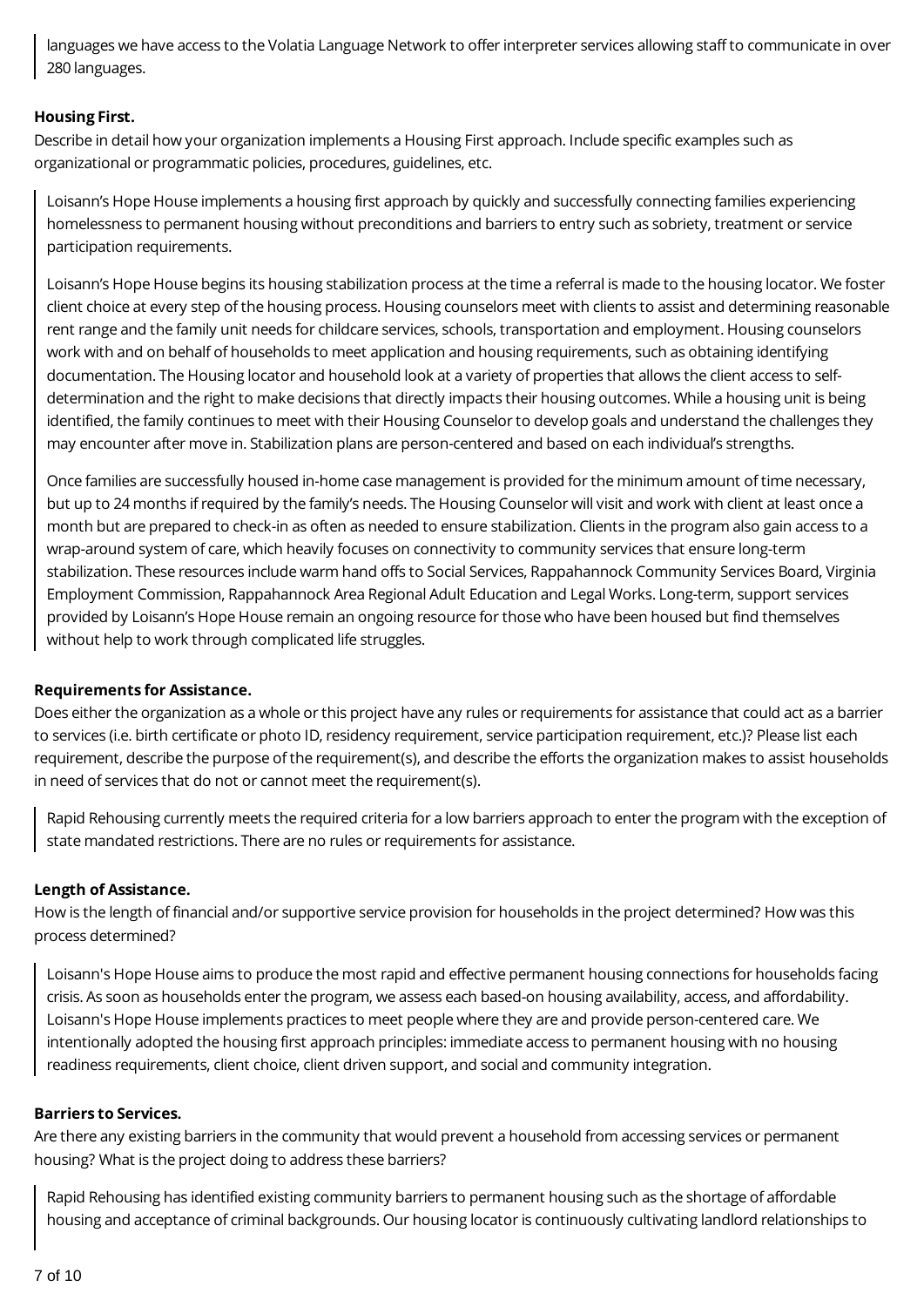broaden outreach and recruit private market landlords. The housing locator also places emphasis on locating landlords that offer second chance housing opportunities.

Rapid Rehousing operates on a low-barrier approach with no additional rules for assistance outside of state mandated requirements. Housing Counselor's understand the multifaceted challenges that each household faces and works with them to obtain any documentation or information needed to engage in the program or work towards the goal of housing stability such as obtaining IDs, birth certificates, or social security cards.

**Racial Disparities.** Has your project examined its programs and systems for racial disparities? What was the result of this examination and what is the project doing with this information? Have any actions been taken to address the disparities (if applicable)?

Loisann's Hope House analyzed our program participant data from HMIS to determine if all demographic groups were able to access services in equal proportion to their demographics in the homeless population.

- 46% Black
- 46% White
- 8% Multiracial

It represents previous HUD reports and the figure reflect the homelessness statistics according to race. The CoC is beginning conversations to address the disparities.

### **Project Staffing.**

|                                                                               | New | Renewal       | Expansion |
|-------------------------------------------------------------------------------|-----|---------------|-----------|
| Number of FTE Case<br>Managers Dedicated<br>to Project (could be<br>fraction) |     | $\mathcal{D}$ |           |

#### **Caseload.**

Provide the following data. These numbers will be used to calculate anticipated number of households served by the project.

|   | Ideal Caseload for 1 FTE Case Manager              | 15      |
|---|----------------------------------------------------|---------|
|   | Average Length of Stay for Project Participants    | 115     |
| 3 | Average Financial Assistance Cost per<br>Household | \$3,500 |

# **Staff Capacity.**

Provide a description of project staff capacity to include experience and training. Include a list of the applicable certificates of training for direct program staff. If any staff dedicated to the project are also dedicated to other projects, explain the breakdown of hours by project. If any portion of the funding request is to pay for a new staff position, how will the agency ensure position is filled in a timely manner?

With over twenty years of collective experience in the human services field, the Loisann's Hope House team is trained to provide home-based, housing focused case management strategies and best practice techniques, such as Trauma Informed Care and Motivational Interviewing. The Loisann's Hope House housing team keeps abreast of current research, theory and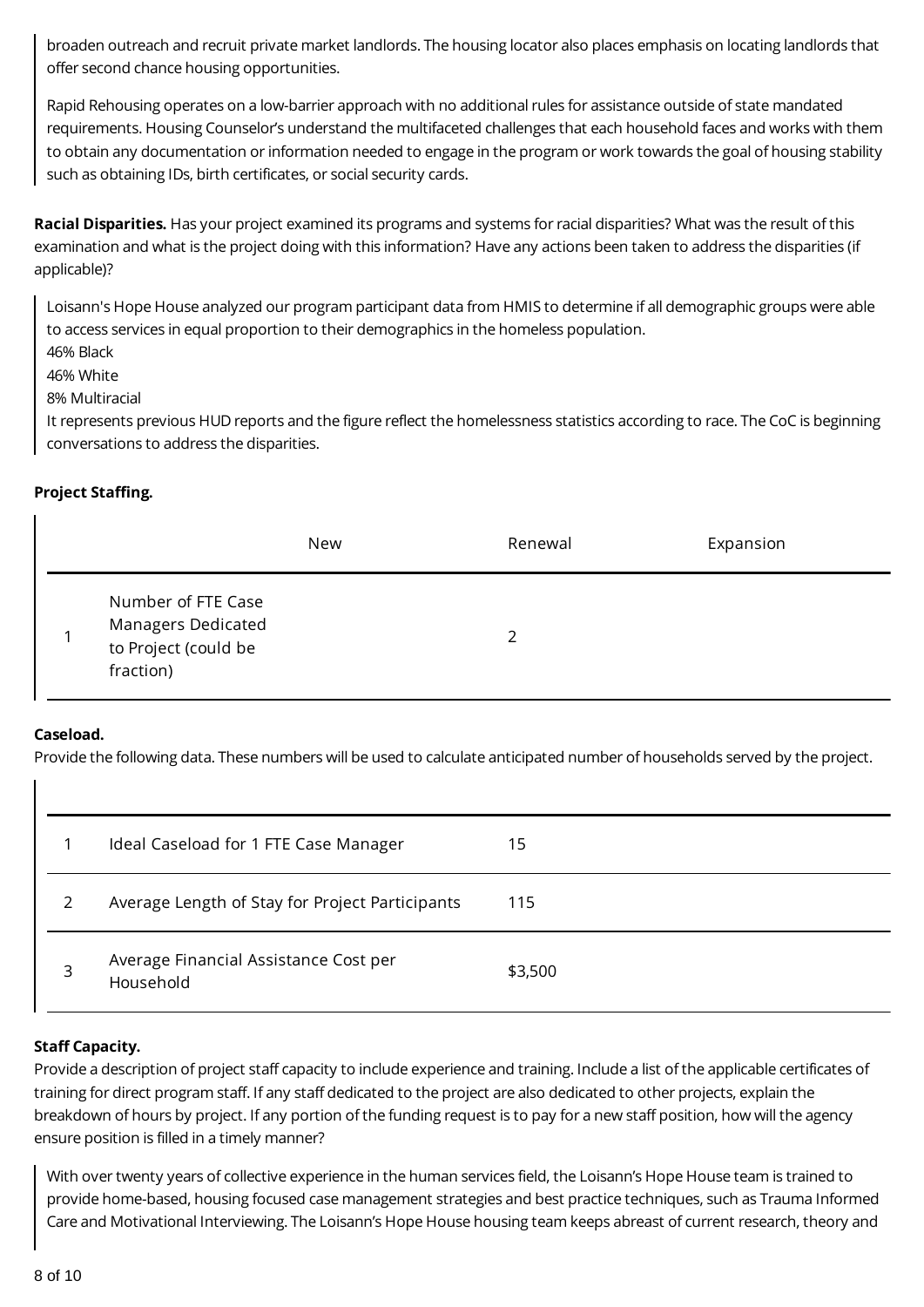techniques by earning a minimum of 16 continuing education hours a year ensuring high quality service is provided to families experiencing homelessness. Staff attend monthly CoC Case Management Learning Series sessions. The Housing Counselors are full-time housing focused with ideal caseloads of 15 households per manager. Staff oversee the RRH & Emergency Shelter program allotting 50% of their time to each.

#### **Organizational Capacity.**

Provide evidence of organizational capacity to administer the requested funding and implement VHSP-funded activities, to include governance, leadership, experience, and financial management. Will project activities be ready to begin on July 1, 2022?

Loisann's Hope House will continue to case manage and house families beginning July 1, 2022.

Loisann's Hope House has over 34 years of federal, state and local grant management experience. The organization has been a grantee servicing family in the Rapid Rehousing program since FY 2012/13 and recognized as the largest family shelter in PD 16. Loisann's Hope House initially was established by St. George's Episcopal Church as an emergency shelter for all homeless clients. The organization transitioned to a full-fledged family emergency shelter targeting homeless children and their families in 2015, per federal law.

Loisann's Hope House has around the clock staffing to support homeless families in shelter and Rapid Rehousing. There are eight full-time and seven part-time, totaling fifteen employees. The Rapid Rehousing Program consists of five staff focused on addressing the needs of clients starting from intake through permanent housing. Collectively these individuals have over 20 years of experience in working with at risk populations and have worked in the field homelessness for over ten years. The Chief Executive Officer and Chief Operating Officer bring a wealth of knowledge and experience from the nonprofit sector and the human services field. Together they have leadership and homeless services experience equal to 30 years.

The Board of Directors of Loisann's Hope House has strong leadership and is very active in the governance of the organization. They are driven by the mission to quickly move children and their families from homelessness to permanent housing with the goal to end homelessness in our community. Their commitment and passion have supported the efforts to move more families into permanent housing even resulting in the purchase of an additional home to reduce the numbers of families on the streets. The board consists of community leaders from a vast background of successful business owners, academia, healthcare professionals, and legal experts.

Loisann's Hope House staff consists of an internal financial manager that handles all aspects of finance including, but not limited, accounts receivable, accounts payable, grant expenditures, and payroll. The Board of Directors has governance Finance Committee that oversees the financial operations of the organization. The organization conducts an annual audit of its finances and has been audited as a grantee on the federal and state level. The organization has been a recipient of federal, state and local funding since its inception.

#### **Prior Experience.**

Describe experience in utilizing state funds, performing proposed eligible activities, and serving proposed target population.

Loisann's Hope House has over 34 years of federal, state and local grant management experience. The organization has been a grantee servicing family in the Rapid Rehousing program since FY 2012/13 and recognized as the largest family shelter in PD 16. Loisann's Hope House initially was established by St. George's Episcopal Church as an emergency shelter for all homeless clients. The organization transitioned to a full-fledged family emergency shelter targeting homeless children and their families in 2015, per federal law.

#### **Spending Rates.**

Yes

Yes

Was the project able to fully expend 100% of the funds initially contracted for this project in FY21?

# **Projected Spending.**

Does the project expect to fully